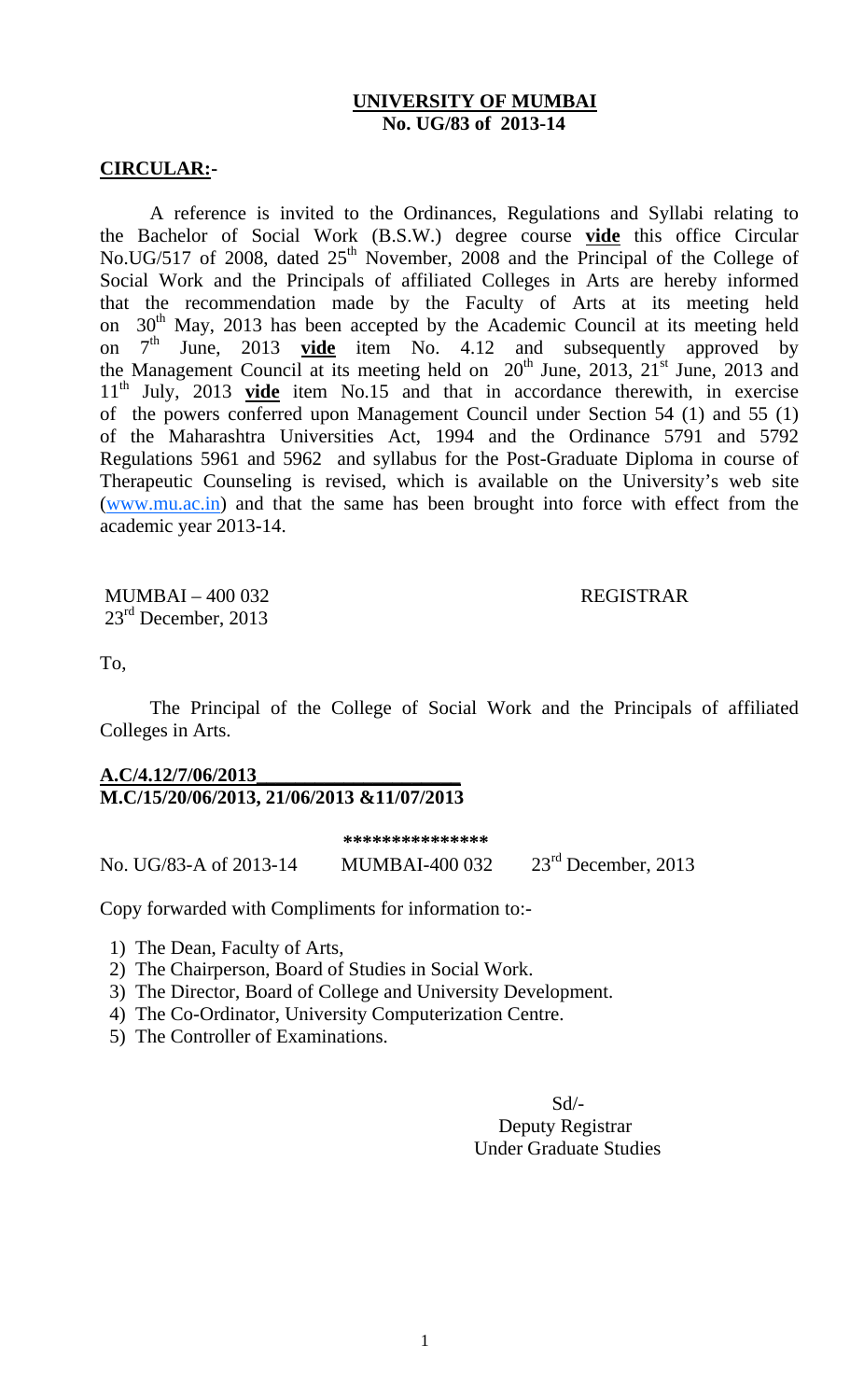AC 7/6/13 Item No. 4.12

# UNIVERSITY OF MUMBAI



## **Amended Ordinances, Regulations and**

## **Revised Syllabus**

## **PROGRAM - PG DIPLOMA COURSE -THERAPEUTIC COUNSELLING**

(with effect from the academic year 2013–2014)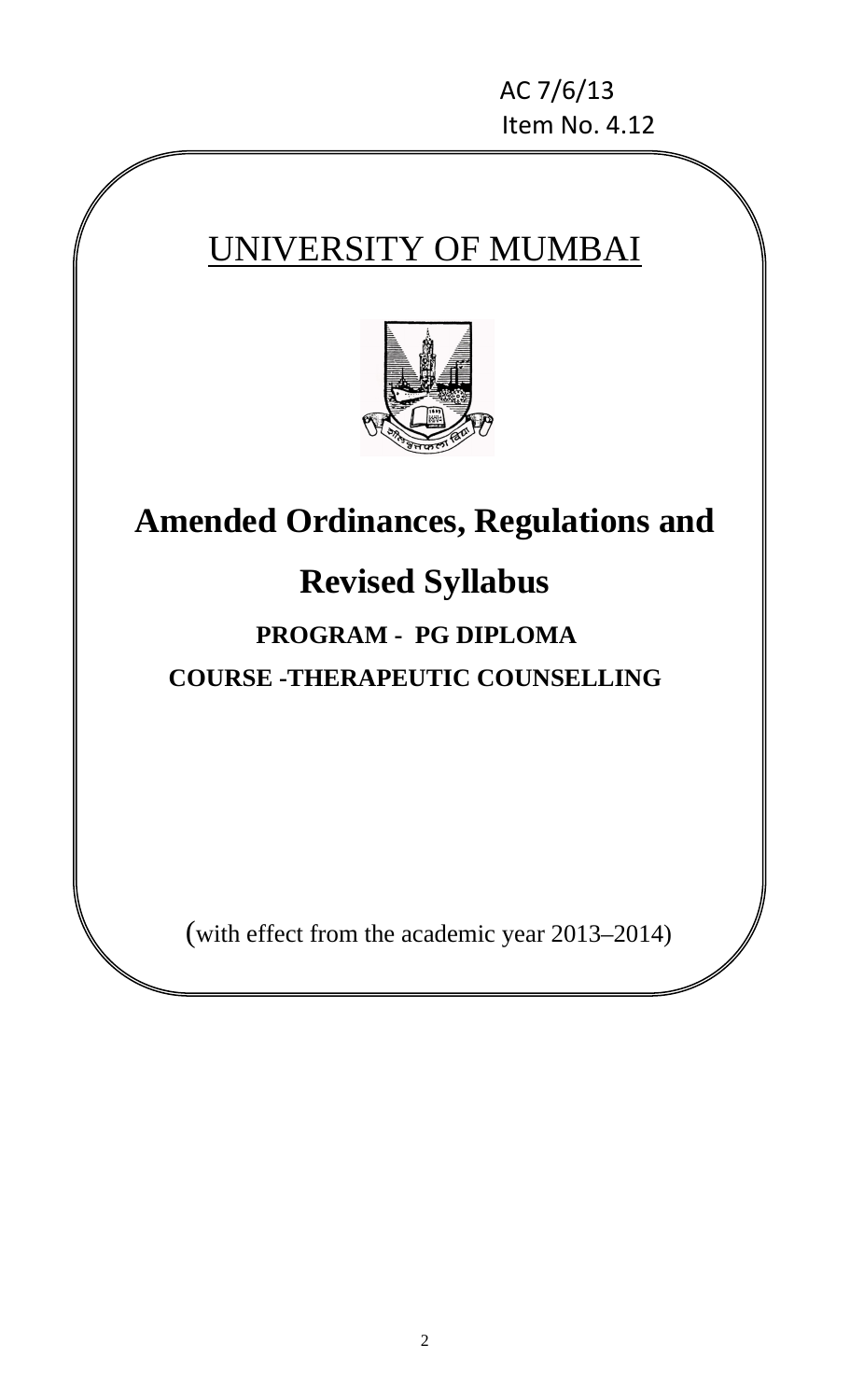#### **Ordinance Regulations and Syllabus relating to the Course:**

#### **PG DIPLOMA IN THERAPEUTICCOUNSELLING**

#### **EXISTING O. 5791. Title**: **PG Diploma in Therapeutic Counselling Skills for Psycho- Social Disorders**

#### **Amend O. 5791 Title: PG DIPLOMA IN THERAPEUTIC COUNSELLING**

**EXISTING O. 5792. Eligibility:** Candidates should have passed the graduation degree in Social Work **or** in Education **or** in Psychology **or** nursing. Any other degrees from the University of Mumbai or equivalent thereto will be considered if the candidate has work experience in the field related to social issues

**AMEND: O. 5792. Eligibility** Candidates should have passed the minimum of graduation degree or higher degree from the University of Mumbai or from any other university recognized by the University of Mumbai.

OR

Bachelor's degree from distance Education University recognized by university of Mumbai.

#### **EXISTING R. 5961. Attendance:**

Seventy five per cent of attendance is required in each paper to be eligible to appear for the University examinations as per the university Ordinance 119.

**AMEND R. 5961. Attendance:** Seventy five per cent of attendance is required in each paper to be eligible to appear for the University examinations as per the university Ordinance 119. If the candidate does not meet the required attendance then he will not be able to appear for the university exams and will be able to appear in the next year university exams. .

#### **R. 5962. Examination Pattern.**

- a) The final examination shall be held by the University of Mumbai at the end of the course.
- b) There will be an internal assessment of 40 per cent of the maximum marks assigned to each paper and a final examination for the remaining 60 per cent of the maximum marks assigned to each paper at the end of the course, except for paper IV – Field Practicum. The internal assessment in each paper will be based on the:

Written assignment of 20 per cent

Term end test of 20 per cent

Total  $=$  40 per cent

- c) The internal assessment of 40 per cent for paper I, II and III will be done by the course teachers and the marks of written assignments will be communicated to the University before the commencement of the written examination of each academic year.
- d) The Final University Examination carrying 60 per cent of the total marks assigned to each paper will cover the entire syllabus of section I & II, prescribed for the respective papers. Each paper will be of 3 hours duration, with eight questions, four from each section. The candidate will answer any five questions out of which two of them will be compulsory, one from each section.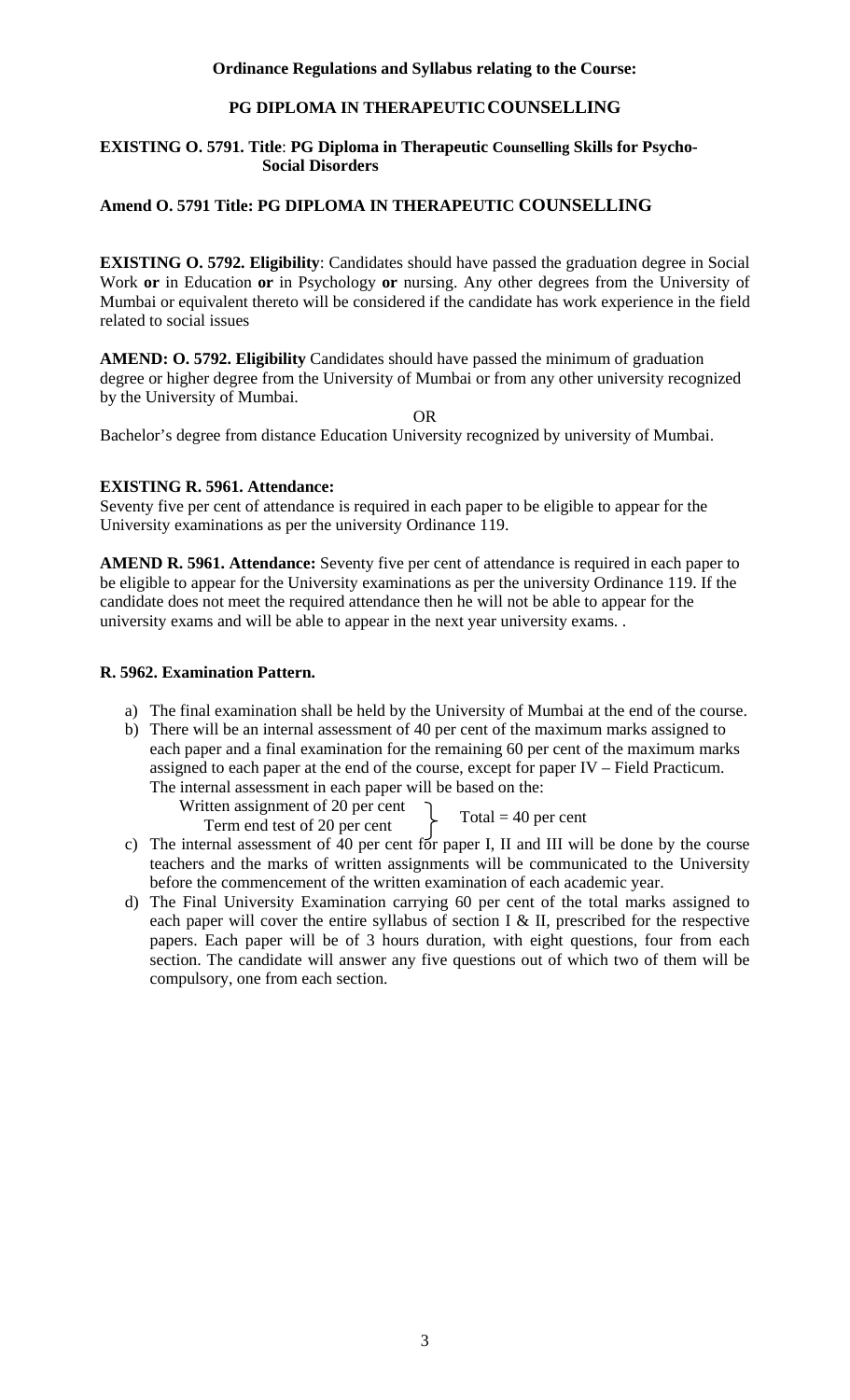e) **EXISTING:** The student will put in 120 hours of field work for the Field Practicum in any one organisation related to health, education, police or care providing institution, recognized by the college. A project report will be prepared by the student at the end of the field work and submitted for the assessment and for the viva voce exam conducted internally by the course teacher along with one external expert.

**AMEND :** The student will put in 60 hours of field work for the Field Practicum in counseling process. Students will be placed in the organizations related to health, education, women, children, police or care providing institution, recognized by the college. A project report will be prepared by the student during the field work and submitted for the assessment and for the viva voce exam conducted internally.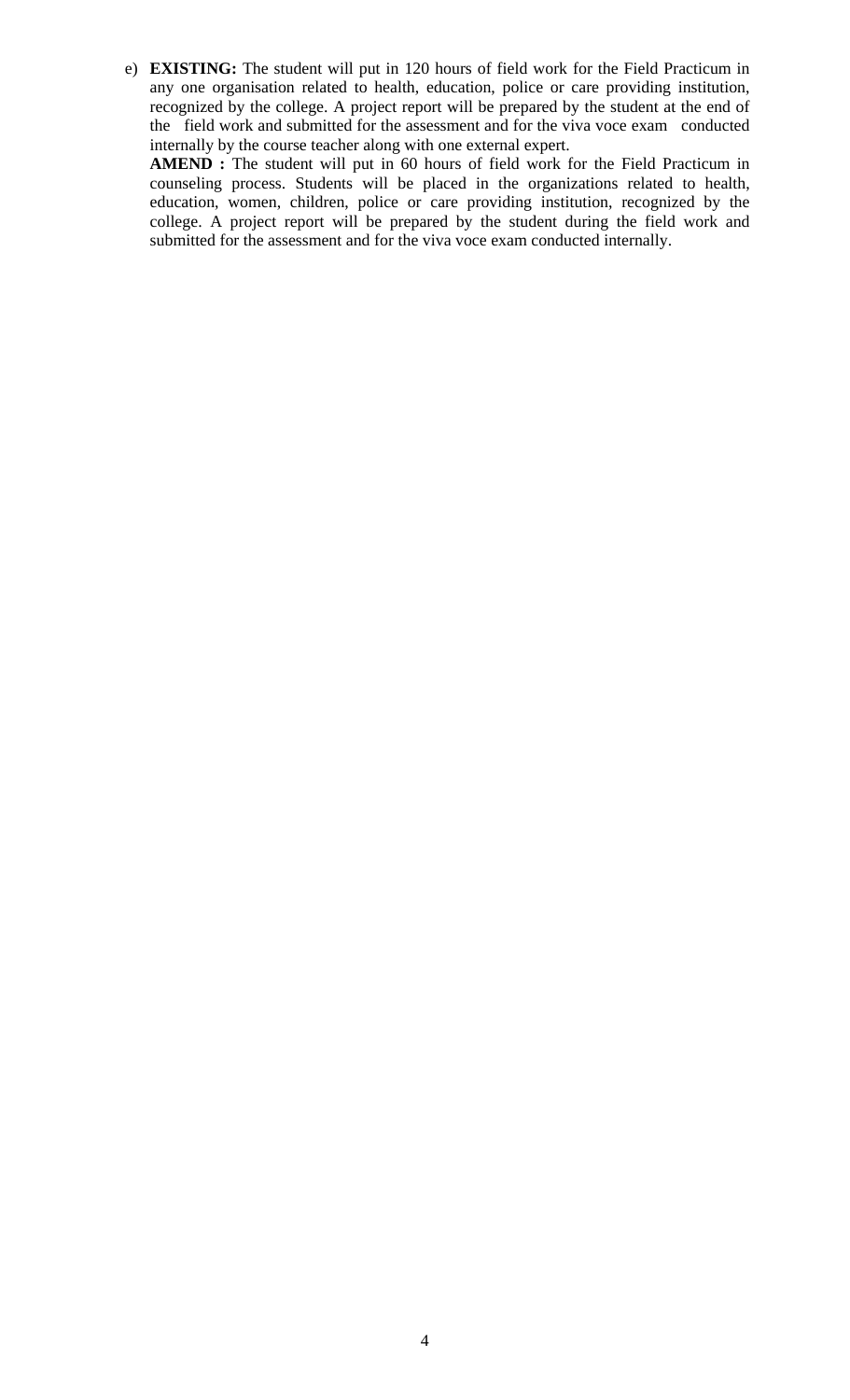## **Syllabus Existing Paper – I - Introduction to Psychology & Human Behaviour**

| Hours: 60 Total Marks: 100 |                                                                                                                                                                                                                                                                                                                                                                                                                                                                     |              |
|----------------------------|---------------------------------------------------------------------------------------------------------------------------------------------------------------------------------------------------------------------------------------------------------------------------------------------------------------------------------------------------------------------------------------------------------------------------------------------------------------------|--------------|
| Unit                       | <b>Topics</b>                                                                                                                                                                                                                                                                                                                                                                                                                                                       | <b>Hours</b> |
| I                          | Basic Concepts in Psychology- Psychology as a science,<br>Addressing definitions, processes and theories in concepts of<br>perception, cognition, emotion, learning, attitudes, stereotypes,<br>prejudices, conflict, stress, decision making, problem-solving.<br>Individual differences in each of them.                                                                                                                                                          | 12           |
|                            | Human Behaviour-What is meant by human behaviour,<br>human behaviour. Development<br>influences on<br>and<br>Assumptions underlying human nature.                                                                                                                                                                                                                                                                                                                   | 8            |
| $\mathbf{I}$               | Nature-Nurture controversy-Importance of genetics<br><sub>on</sub><br>behaviour and importance of environment on behaviour.<br>Influences of each on behaviour. Importance of personality<br>traits and situational aspects on behaviour. Which holds more<br>importance - different theorists viewpoints                                                                                                                                                           | 20           |
|                            | Theories of Personality Development-Meaning of personality,<br>formation, development, different theories of personality,<br>Freudian Theory – background of the theorist, Personality<br>structure, personality dynamics, psycho-sexual stages, defence<br>mechanisms, limitations<br>Learning and Behavioural schools, Humanistic schools.<br>Person-situation controversy. Conducting exercises<br><sub>on</sub><br>personality differences and knowing oneself. | 20           |
|                            | <b>Total</b>                                                                                                                                                                                                                                                                                                                                                                                                                                                        | 60           |

**Amend: To add the topic of Motivation in Unit I in Basic Concepts in Psychology.Amend- Paper – I - Introduction to Psychology and Human Behaviour** Hours: 60 Total Marks: 100

| Unit         | <b>Topics</b>                                                     | <b>Hours</b> |
|--------------|-------------------------------------------------------------------|--------------|
| L            | Basic Concepts in Psychology- Psychology as a science,            | 12           |
|              | Addressing definitions, processes and theories in concepts of     |              |
|              | perception, cognition, emotion, learning, attitudes, stereotypes, |              |
|              | prejudices, motivation, conflict, stress, decision making,        |              |
|              | problem-solving. Individual differences in each of them.          |              |
|              | Human Behaviour-What is meant by human behaviour,                 | 8            |
|              | human behaviour. Development<br>influences on<br>and              |              |
|              | Assumptions underlying human nature.                              |              |
| $\mathbf{I}$ | Nature-Nurture controversy-Importance of genetics<br>on           | 20           |
|              | behaviour and importance of environment on behaviour.             |              |
|              | Influences of each on behaviour. Importance of personality        |              |
|              | traits and situational aspects on behaviour. Which holds more     |              |
|              | importance - different theorists viewpoints                       |              |
|              | Theories of Personality Development-Meaning of personality,       | 20           |
|              | formation, development, different theories of personality,        |              |
|              | Freudian Theory – background of the theorist, Personality         |              |
|              | structure, personality dynamics, psycho-sexual stages, defence    |              |
|              | mechanisms, limitations                                           |              |
|              | Learning and Behavioural schools, Humanistic schools.             |              |
|              | Person-situation controversy. Conducting exercises<br>on.         |              |
|              | personality differences and knowing oneself.                      |              |
|              | <b>Total</b>                                                      | 60           |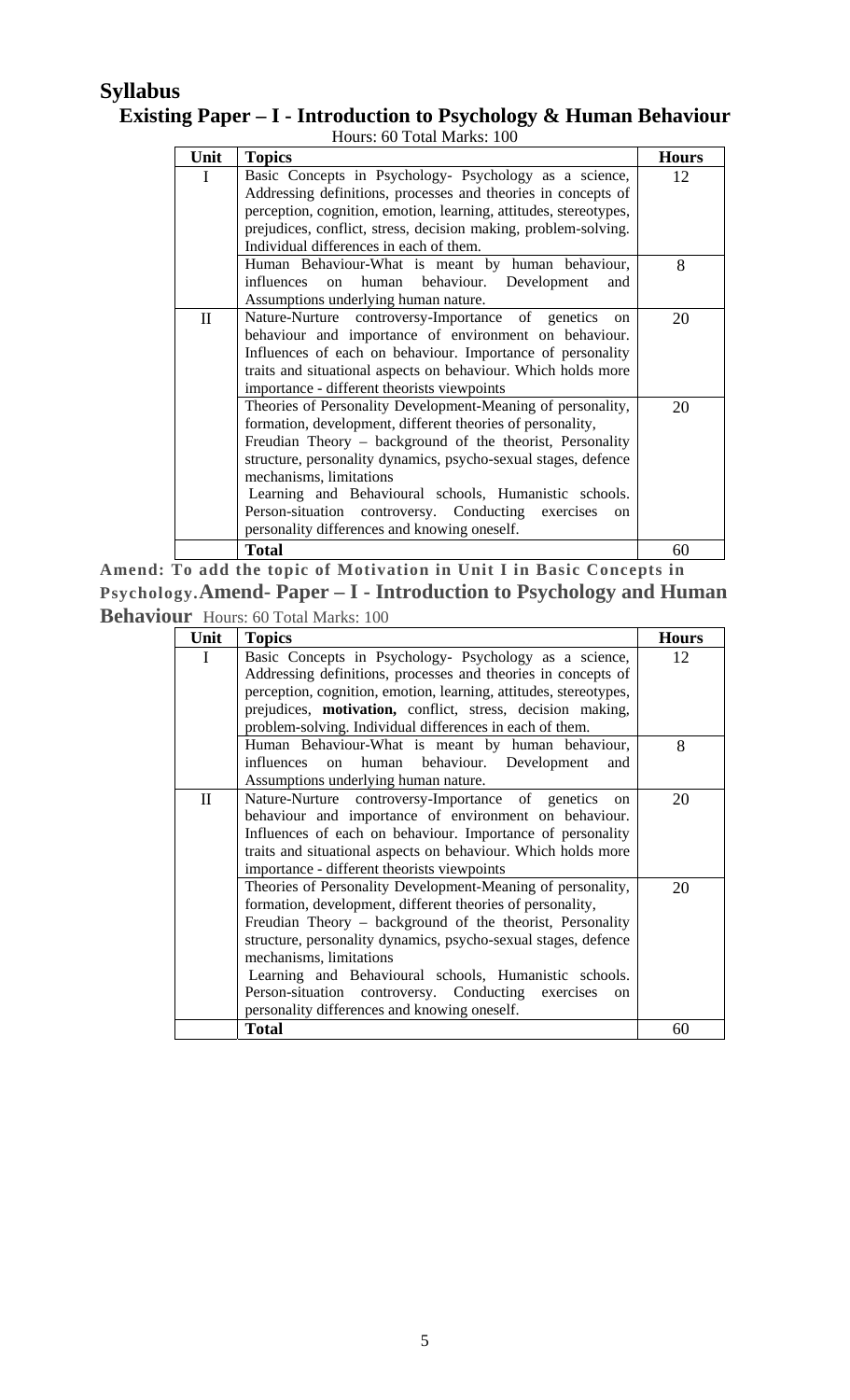|                             | Morgan & King $(7^{\text{th}}$ ed) Introduction to Psychology     |
|-----------------------------|-------------------------------------------------------------------|
| (1986)                      | McGraw Hills Book Co, New York.                                   |
| Vasantha, R.                | <b>Counselling Psychology</b>                                     |
| (2001)                      | Authors Press, New Delhi.                                         |
|                             | Social Work Interventions in Schools-The Indian Journal of Social |
|                             | Work. Vol L (4) Oct, 1989. Whole Issue                            |
| Johnson, L.C. $(2^{nd}$ ed) | Social Work Practice-A Generalist Approach                        |
| 1986                        | Allyn & Bacon, London.                                            |
| Kassim, F.E.                | Nature of Casework Practice in India-Study Of Social              |
| (1989)                      | Worker's Perceptions in Bombay                                    |
| Cox, F.                     | Psychology                                                        |
| Dorfman, R.A.               | Clinical Social Work-Definition, Practice and Vision              |
| (1996)                      | Brunner/Mazzel Inc., New York.                                    |
| Bischof, L.J $(2^{nd}$ ed)  | <b>Interpreting Personality Theories</b>                          |
| (1964)                      | Harper and Row, London.                                           |

## **EXISTING : Paper –II – Counseling in Social Work**

Hours: 60 Total Marks: 100

| Unit     | <b>Topics</b>                                                                                                                                                                                                                                                                                                                | <b>Hours</b> |
|----------|------------------------------------------------------------------------------------------------------------------------------------------------------------------------------------------------------------------------------------------------------------------------------------------------------------------------------|--------------|
| I        | Social Work settings: Schools, health services, police stations,<br>child care institutions/clinics, mental health practice, services<br>for the handicap, family welfare agencies, de-addiction<br>centres, HIV counseling centres, women's organizations,<br>institutions for the elderly, settings for sexual minorities. | 15           |
|          | Principles and Techniques - Tools of counselling,<br>communication skills of non-verbal and verbal, active<br>listening skills, observation skills through case study examples<br>and role play demonstrations                                                                                                               | 15           |
| $\rm II$ | Counselling: Knowledge, Skills, Attitudes and Qualities, of<br>Counsellor, Knowledge of Self, Counsellor-client relationship,<br>Process and Stages in Counselling, Role of Counsellor.                                                                                                                                      | 10           |
|          | Social Work ethics in Counselling – Concept of ethics,<br>difference between ethics, values and morals, Principles and<br>guidelines in dealing with ethical dilemmas                                                                                                                                                        | 20           |
|          | <b>Total</b>                                                                                                                                                                                                                                                                                                                 | 60           |

## **AMEND : Paper –II – Counseling in Social Work**

|  | Hours: 60 Total Marks: 100 |
|--|----------------------------|
|--|----------------------------|

| Unit        | <b>Topics</b>                                                  | <b>Hours</b> |
|-------------|----------------------------------------------------------------|--------------|
| $\mathbf I$ | Definition and concept of counseling. Structuring, Active      | 15           |
|             | listening skills, Clarification, Paraphrasing, Reflection of   |              |
|             | Summarization, Probing, Confrontation,<br>feeling,             |              |
|             | Information-giving, Self disclosure, Immediacy, Client test    |              |
|             | of trust, Transference and Counter-transference.               |              |
|             | Principles and Techniques - Tools of counselling,              | 15           |
|             | communication skills of non-verbal and verbal, observation     |              |
|             | skills through case study examples and role play               |              |
|             | demonstrations                                                 |              |
| П           | Counselling: Knowledge, Skills, Attitudes and Qualities of     | 10           |
|             | Counsellor, Knowledge of Self, Counsellor-client relationship, |              |
|             | Process and Stages in Counselling, Role of Counsellor.         |              |
|             | Social Work ethics in Counselling - Concept of ethics,         | 20           |
|             | difference between ethics, values and morals, Ethical          |              |
|             | principles in counseling and principles and guidelines in      |              |
|             | dealing with dilemmas                                          |              |
|             | Total                                                          | 60           |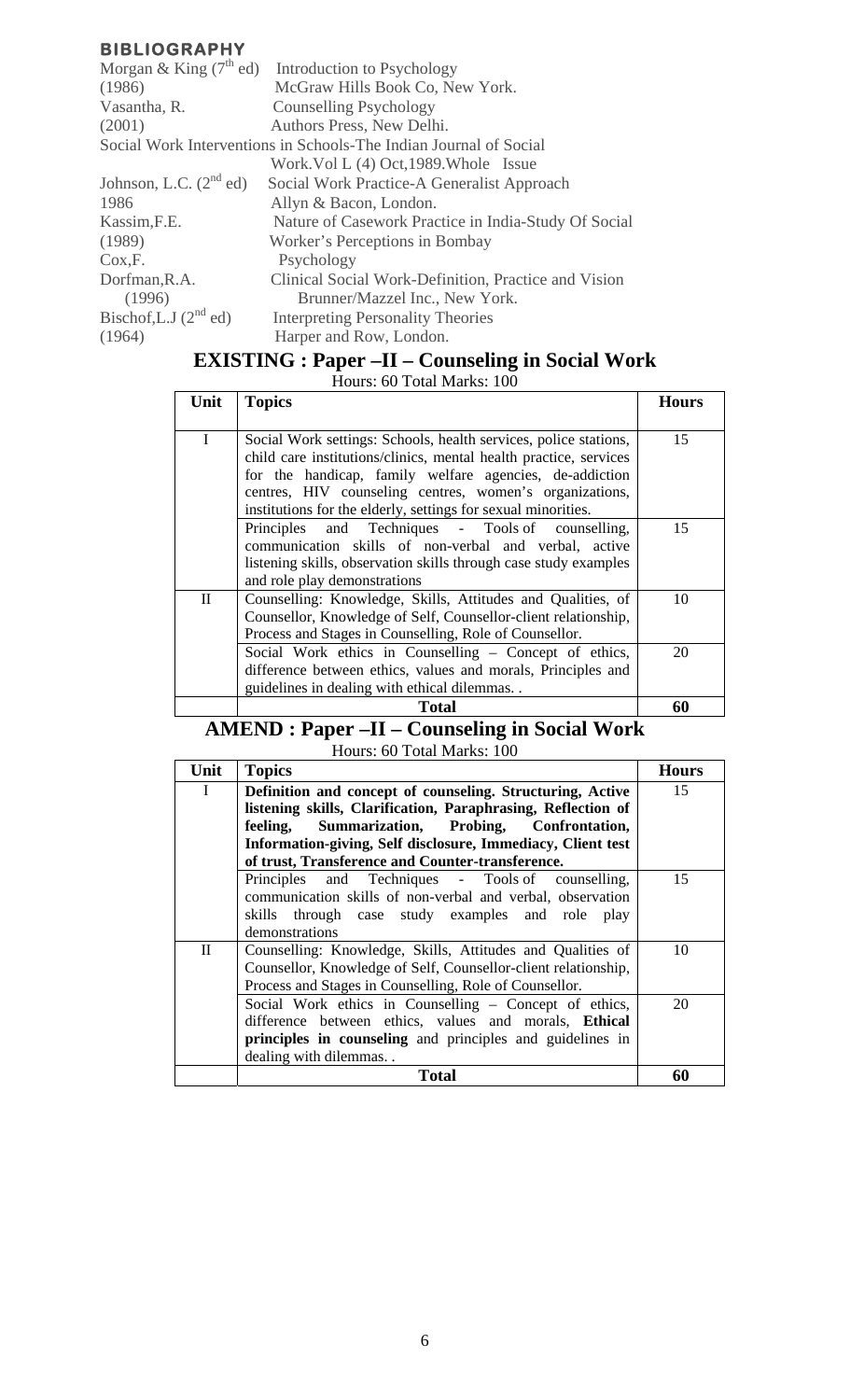| Brearley, J.<br>(1995)<br>(1970)            | Counselling and Social Work<br>Open University Press, Buckingham.<br>W.M.C.Brown Co, USA.                                                                   |
|---------------------------------------------|-------------------------------------------------------------------------------------------------------------------------------------------------------------|
| Currie, J.<br>Relationships                 | The<br>Barefoot Counsellor:A Primer in<br>Building<br><b>Helping</b>                                                                                        |
| (1976)                                      | Asian Trading Cord, Bangalore.                                                                                                                              |
| Dave,I.<br>(1983)                           | The Basic Essentials of Counselling<br>Sterling Publishers Pvt. Ltd., New Delhi.                                                                            |
| Dryden, W. &<br>Colin, F. (1994)            | Developing the Practice of Counselling<br>Sage Publications, London.                                                                                        |
| Fernandes, G.<br>(1998)                     | The Professional Social Worker A Yogi-The Need For<br>Spirituality in Social Work Practice.<br>Perspectives in Social Work Vol 13(2) May-Aug 1998, pp40-43. |
|                                             |                                                                                                                                                             |
| Fuster, J.M.<br>(2000)                      | <b>Personal Counsellng</b><br>Better Yourself Books, Mumbai.                                                                                                |
| Hollis, F.                                  | Casework-A Psychosocial Therapy                                                                                                                             |
| (1965)                                      | Random House Inc., Canada.                                                                                                                                  |
|                                             | International Social Work Vol32(1)Jan1989,pp25-38.                                                                                                          |
| Mueller, J.                                 | Winning With People<br>(TA)                                                                                                                                 |
| Narayana, S. (2 <sup>nd</sup> ed)<br>(1992) | Counselling and Guidance<br>Tata Mc.Graw Hill, New Delhi.                                                                                                   |
| Richardson, S.A. et al.<br>(1965)           | Interviewing-Its Forms and Functions<br>Basic Books Inc., London.                                                                                           |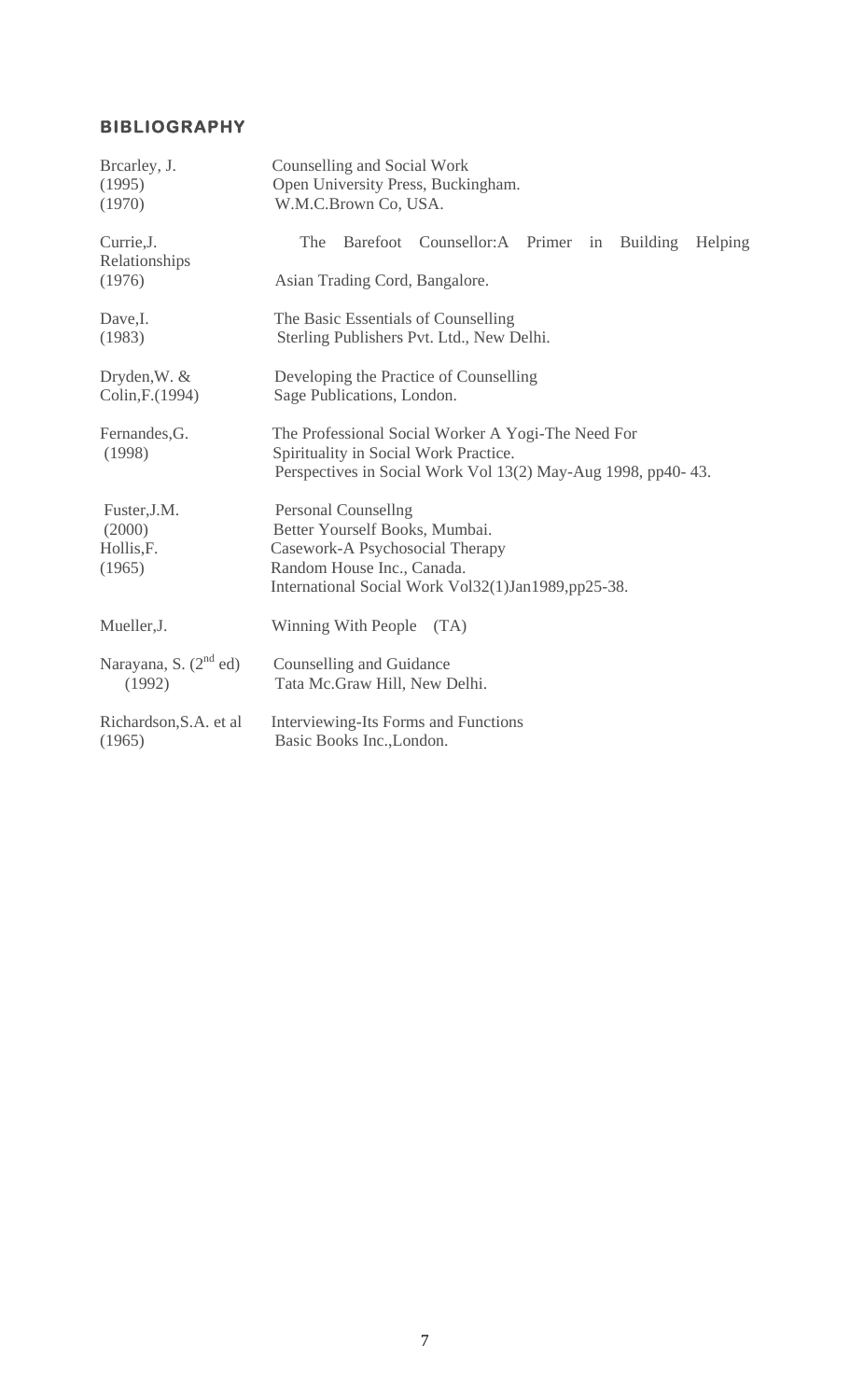## **EXISTING Paper III - Psycho-social Disorders I**

Hours : 60

|  |  | Total Marks: 100 |  |  |
|--|--|------------------|--|--|
|--|--|------------------|--|--|

| Unit         | <b>Topics</b>                                                   | <b>Hours</b> |
|--------------|-----------------------------------------------------------------|--------------|
| I            | Stress and Anxiety - Categories of disorders by ICD-10 under    | 15           |
|              | stress and anxiety. Stress and its effects on body and mind,    |              |
|              | difference between stress and anxiety, Application of           |              |
|              | Behaviour and Rational Emotive Therapy.                         |              |
|              | Schizophrenia-symptoms, types, causes, impact on family,        | 15           |
|              | social work intervention with patient and family. Eclectic      |              |
|              | approach in dealing with the client and family. Use of family   |              |
|              | therapy techniques                                              |              |
|              | Mood disorders- symptoms, types, causes, impact on family,      |              |
|              | social work intervention with patient and family. Eclectic      |              |
|              | approach in dealing with the client and family. Use of family   |              |
|              | therapy techniques. Visit to mental health hospital/department. |              |
|              | Showing Films.                                                  |              |
| $\mathbf{I}$ | Drug and Alcohol Addiction – meaning of addiction, various      | 15           |
|              | drugs and alcohol usage, symptoms, types of drinkers, effects   |              |
|              | on the body and mind, burden on family, social work             |              |
|              | intervention, use of behavioural modification techniques and    |              |
|              | family therapy. Visit to a de-addiction centre.                 |              |
|              | Suicide and Deliberate Self Harm (DSH) - causes, methods        | 15           |
|              | used, ways to identify a victim, difference between suicide     |              |
|              | and DSH, ways to deal with stress, social work interventions    |              |
|              | with individuals, groups and families. Strengths based          |              |
|              | perspective, rational emotive therapy and relaxation            |              |
|              | techniques-workshop. Trauma care during and post disaster       |              |
|              | situations.                                                     |              |
|              | <b>Total</b>                                                    | 60           |

## **AMEND Paper III - Psycho-social Disorders I**

Hours : 60

Total Marks : 100

| Unit         | <b>Topics</b>                                                      | <b>Hours</b> |
|--------------|--------------------------------------------------------------------|--------------|
| Ι            | <b>Classification of Adult mental health disorders, difference</b> | 15           |
|              | between psychosis and neurosis, DSM IV and ICD-10,                 |              |
|              | Stress and Anxiety - Categories of disorders by ICD-10 under       |              |
|              | stress and anxiety. Stress and its effects on body and mind,       |              |
|              | difference between stress and anxiety, Impact on the               |              |
|              | individual. Interventions with individual and family.              |              |
|              | Schizophrenia-symptoms, types, causes, impact on family,           | 15           |
|              | social work intervention with patient and family. Eclectic         |              |
|              | approach in dealing with the client and family. Use of             |              |
|              | individual and family socialwork interventions                     |              |
|              | Mood disorders-symptoms, types, causes, impact on                  |              |
|              | individual and family, social work intervention with patient       |              |
|              | and family. Eclectic approach in dealing with the client and       |              |
|              | family-.Multi-disciplinary teamwork approach,                      |              |
|              | <b>Mental Status Examination and History taking, Concept</b>       |              |
|              | of normality and Abnormality /Positive mental health.              |              |
| $\mathbf{I}$ | Drug and Alcohol Addiction – meaning of addiction, Myths           | 15           |
|              | and misconceptions about drinking, various drugs and               |              |
|              | alcohol usage, symptoms, types of drinkers, effects on the         |              |
|              | body and mind, stages of addiction, burden on family,              |              |
|              | treatment for addiction and social work intervention, use of       |              |
|              | behavioural modification techniques and family therapy.            |              |
|              | Suicide and Deliberate Self Harm (DSH) - Understanding             | 15           |
|              | concepts of parasuicide, suicidal ideation, suicidal gesture,      |              |
|              | suicidal pact, altruistic suicide, anomie suicide, egoistic        |              |
|              | suicide, mass suicide, impulsive suicide, attempted vs             |              |
|              | committed suicide.                                                 |              |
|              | Causes, methods used, ways to identify a victim, difference        |              |
|              | between suicide and DSH, do's and dont's while dealing             |              |
|              | with suicide victim, assessment of suicidal risk Ways to           |              |
|              | deal with stress, social work interventions with individuals,      |              |
|              | groups and families. Strengths based perspective, rational         |              |
|              | emotive therapy and relaxation techniques                          |              |
|              | <b>Total</b>                                                       | 60           |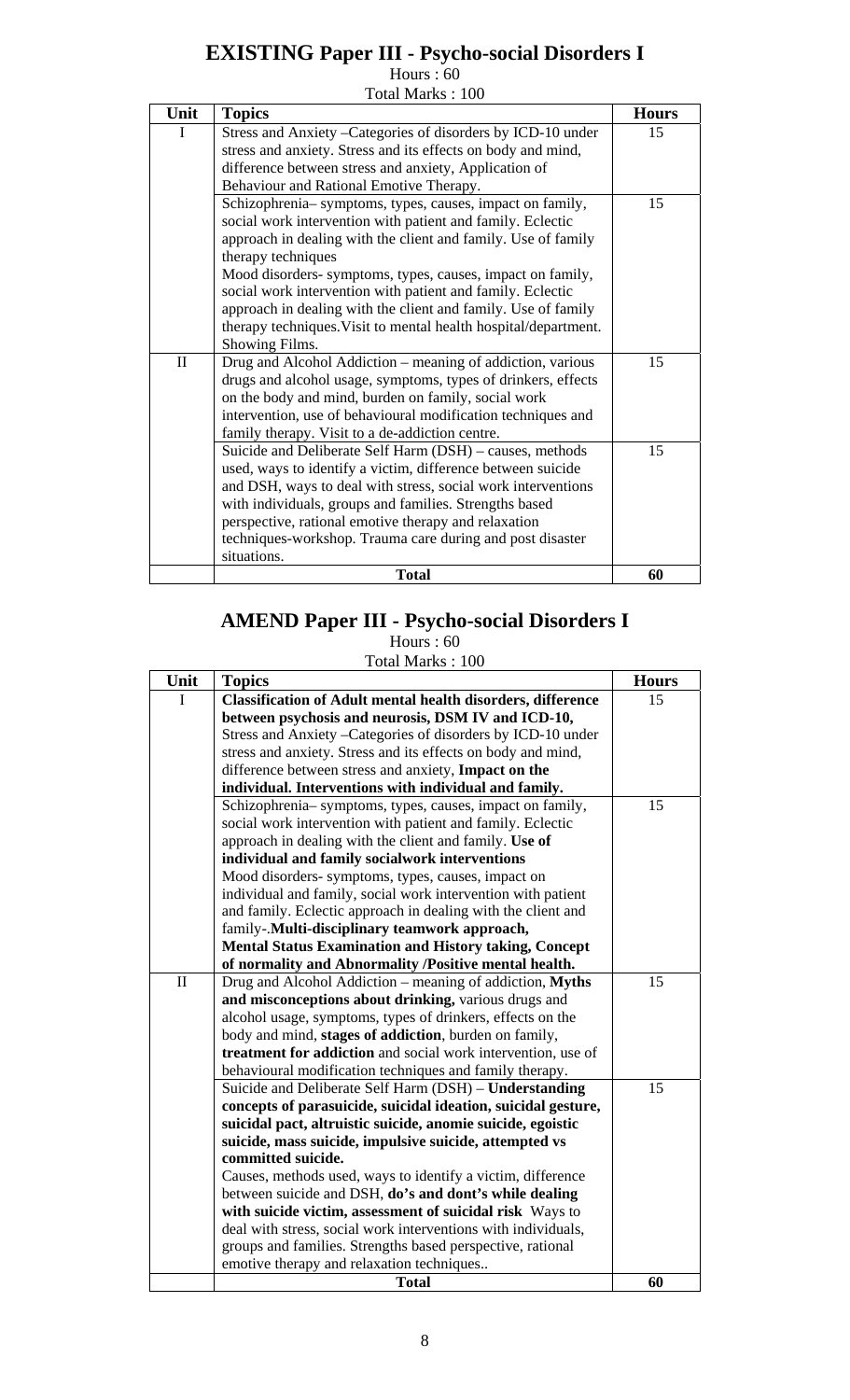| Etherington, K.<br>(2001) | Counselling in Health Settings<br>Jessica Kingsley Publishers, London.                      |
|---------------------------|---------------------------------------------------------------------------------------------|
| Joseph, G. $&$            | Suicide in Perspectives<br>George, P.O.(ed) (1995). CHCRE & Hafa Publication, Secunderabad. |
| Durkheim, E.              | Suicide                                                                                     |
| (1951)                    | Free Press, USA.                                                                            |
| Hamilton, M.              | Fish's Clinical Psychopathology. Signs and Symptoms in                                      |
| (ed) (1974)               | Psychiatry John Wright and Sons Ltd, Bristol.                                               |
| Prasad, R.                | <b>Psychiatric Social Work</b>                                                              |
| (1990)                    | Indian Journal Of Social Research, Vol 32(2), Jun1991-                                      |
|                           | pp113-129.                                                                                  |
| Ting, L & Others          | Dealing with the Aftermath: A Qualitative Analysis of Mental                                |
| (2006)                    | Health Social Worker's Reactions After a Client's Suicide.                                  |
|                           | Social Work Vol 51(4)Oct 2006.pp329-342                                                     |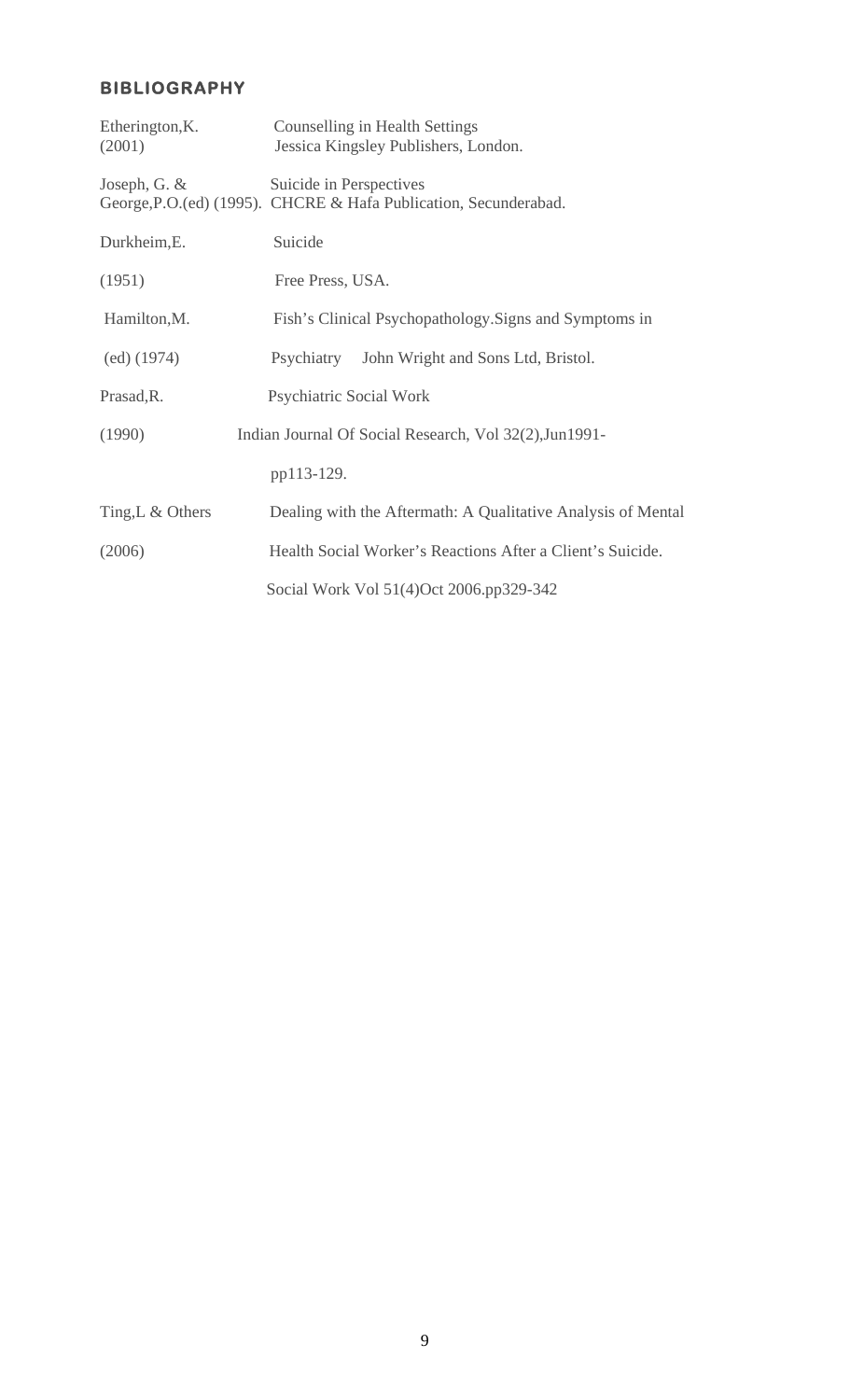### **EXISTING Paper IV - Psycho-social Disorders II**

Hours : 60 Total Marks : 100

| Unit         | <b>Topics</b>                                               | <b>Hours</b> |
|--------------|-------------------------------------------------------------|--------------|
|              |                                                             |              |
| I            | Childhood and Behaviour Problems - behavioural,             | 15           |
|              | emotional, academic, adjustment, post-traumatic stress      |              |
|              | disorder, causes, diagnosing a child, how to identify       |              |
|              | child, use of home-visits, family -centred interventions    |              |
|              | Personality and Habit Disorders – types, symptoms,          | 15           |
|              | causes, person-centred interventions. Family                |              |
|              | interventions, home-visits, use of cognitive bebavioural    |              |
|              | therapy.                                                    |              |
| $\mathbf{I}$ | Rehabilitation – meaning, importance, various concepts-     | 15           |
|              | self-help group, half-way homes, day care centres,          |              |
|              | sheltered workshops, multi-disciplinary team, role of a     |              |
|              | social worker in rehabilitation. Establishing               |              |
|              | rehabilitation or trauma centres. Visit to a rehabilitation |              |
|              | centre.                                                     |              |
|              | Psycho-social treatment of mental health problems –         | 15           |
|              | Importance of psycho-social interventions, Different        |              |
|              | interventions used by social workers, skills and            |              |
|              | strategies, Advocacy level work, Important laws and         |              |
|              | Acts, use of home-visits, different approaches used, role   |              |
|              | of a social worker.                                         |              |
|              | Total                                                       | 60           |

#### **AMEND Paper IV - Psycho-social Disorders II**

| Unit      | <b>Topics</b>                                           | <b>Hours</b> |
|-----------|---------------------------------------------------------|--------------|
| I         | <b>Classification of child mental health disorders.</b> | 15           |
|           | Understanding autism, mental retardation, epilepsy,     |              |
|           | down's Syndrome, child sexual abuse                     |              |
|           | Behaviour problems, emotional, academic, adjustment     |              |
|           | problems, post-traumatic stress disorder, causes,       |              |
|           | diagnosing a child, how to identify child, play therapy |              |
|           | use of home-visits, family -centred interventions       |              |
|           | Personality and Habit Disorders – types, symptoms,      | 15           |
|           | causes, person-centred interventions. Family and        |              |
|           | socialwork interventions, home-visits,                  |              |
| $\rm{II}$ | Rehabilitation – meaning, importance, various concepts- | 15           |
|           | self-help group, half-way homes, day care centres,      |              |
|           | sheltered workshops, multi-disciplinary team, role of a |              |
|           | social worker in rehabilitation.                        |              |
|           | Psycho-social treatment of mental health problems -     | 15           |
|           | Importance of psycho-social interventions, Different    |              |
|           | interventions used by social workers, skills and        |              |
|           | strategies, Advocacy level work, Mental Health Act,     |              |
|           | Legal Aspects in Psychiatry, use of home-visits,        |              |
|           | different approaches used, role of a social worker.     |              |
|           | Total                                                   | 60           |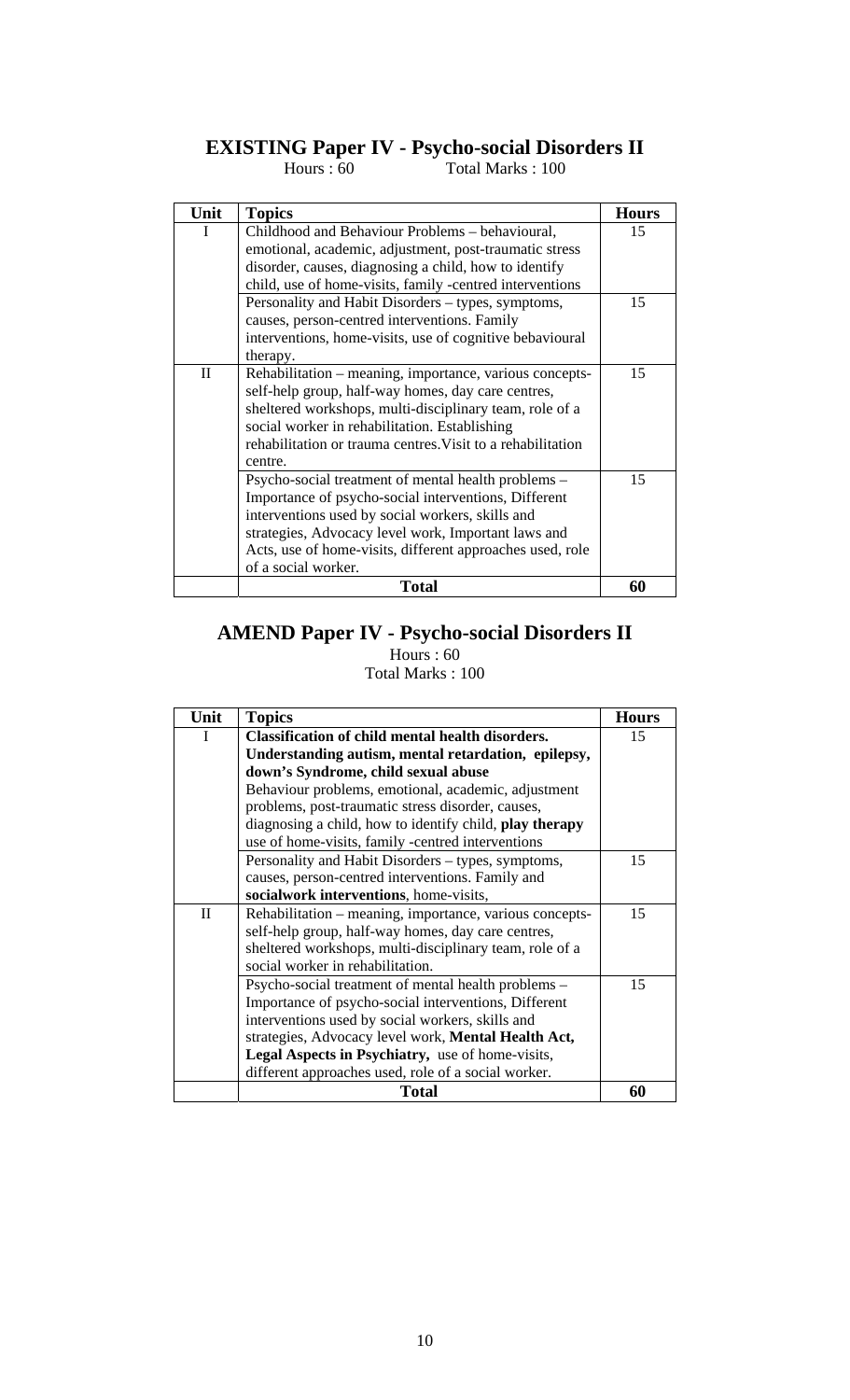| Bryan, J.L.            | Child Psychiatry and Social Work                                                           |
|------------------------|--------------------------------------------------------------------------------------------|
| (1981)                 | Tavistock Publications, London.                                                            |
| Durkheim, E.<br>(1952) | Suicide<br>Free Press, USA.                                                                |
| Farley, J.E.           | Transitions In Psychiatric Inpatient Clinical Social Work                                  |
| (1994)                 | Social Work Vol.39(2)March 1994.pp207-212.                                                 |
| Hamilton, M.           | Fish's Clinical Psychopathology. Signs and Symptoms in                                     |
| (ed) (1974)            | Psychiatry<br>John Wright and Sons Ltd, Bristol.                                           |
| Malhotra, S.           | Child Psychiatry in India                                                                  |
| (2002)                 | Macmillan India, Mumbai.                                                                   |
| Prasad, R.<br>(1991)   | <b>Psychiatric Social Work</b><br>Indian Journal Of Social Research, Vol 32(2), June 1991- |
|                        | pp113-129.                                                                                 |
| Reddy, N.G.&           | <b>Managing Childhood Problems</b>                                                         |
| Reddy, S.N. (2003)     | Kanishka Publishers, New Delhi.                                                            |
| Shah, H.               | Psychiatric Social Work-Interventions: Recent Trends                                       |
| (1996)                 | NIMHANS Journal Vol 14(4) Oct 1996-pp325-330.                                              |
| Ting, L & Others       | Dealing with the Aftermath: A Qualitative Analysis of Mental                               |
| (2006)                 | Health Social Worker's Reactions After a Client's Suicide.                                 |
|                        | Social Work Vol 51(4)Oct 2006.pp329-342                                                    |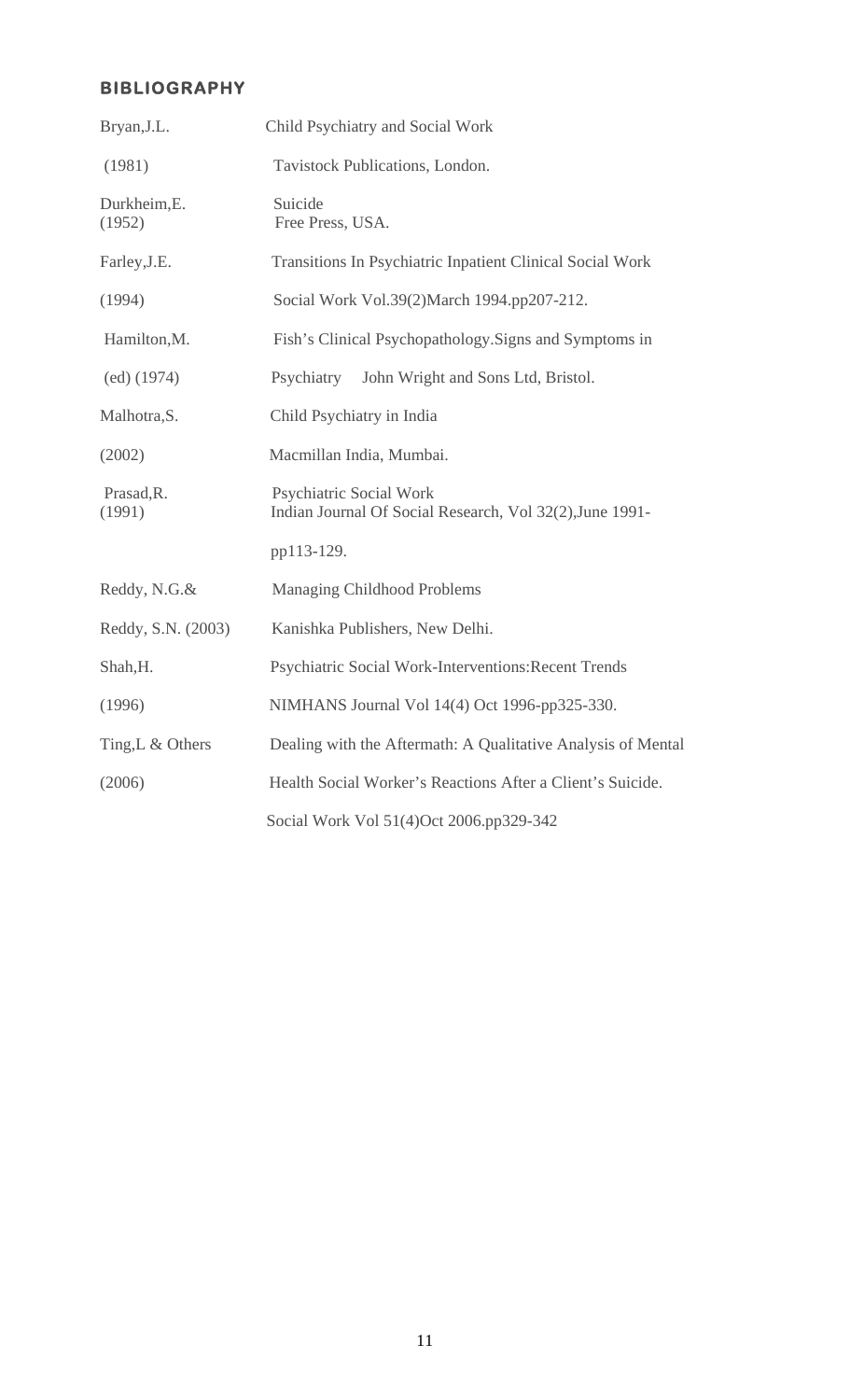## **EXISTING Paper V - Psycho-Social Therapeutic Interventions**

| Unit         | Topics                                              | Hours |
|--------------|-----------------------------------------------------|-------|
| I            | Contemporary approaches to therapies- Client        | 15    |
|              | centred, behaviour, cognitive, rational emotive,    |       |
|              | transactional analysis, existential, gestalt        |       |
|              | (background of therapist, foundation of             |       |
|              | therapeutic base, main concepts and principles,     |       |
|              | techniques, process of therapy, role of therapist,  |       |
|              | limitations). Workshops and role play               |       |
|              | demonstrations.                                     |       |
|              | HIV/AIDS: Magnitude, difference between             | 15    |
|              | HIV and AIDS, causes, myths and                     |       |
|              | misconceptions, symptoms, stages, testing,          |       |
|              | treatment, pre and post test counseling, positive   |       |
|              | living, grief counseling for patients and           |       |
|              | families. Use of client-centred therapy,            |       |
|              | existentialism and family therapy.                  |       |
|              | Rehabilitation and policies at work place.          |       |
|              | Rights of the positive people, government           |       |
|              | schemes and concessions. Importance of              |       |
|              | Eclectic approach in dealing with this group.       |       |
| $\mathbf{I}$ | Terminally ill / Chronically ill - causes, types,   | 15    |
|              | symptoms, dealing with death, trauma on             |       |
|              | patient and family, Issues faced by families,       |       |
|              | treatment, counseling issues, burn-out, dealing     |       |
|              | with burn-out syndrome in care givers, Use of       |       |
|              | eclectic approach in helping them.                  |       |
|              | Crisis Intervention- what is crisis, types, stages, | 15    |
|              | impact, intervention strategies, counseling in      |       |
|              | crisis. Use of client-centred, rational emotive     |       |
|              | therapy, existentialism and behavioural             |       |
|              | approach. Workshops on positive living,             |       |
|              | formation of support groups, mobilization of        |       |
|              | resources and advocacy efforts.                     |       |
|              | <b>TOTAL</b>                                        | 60    |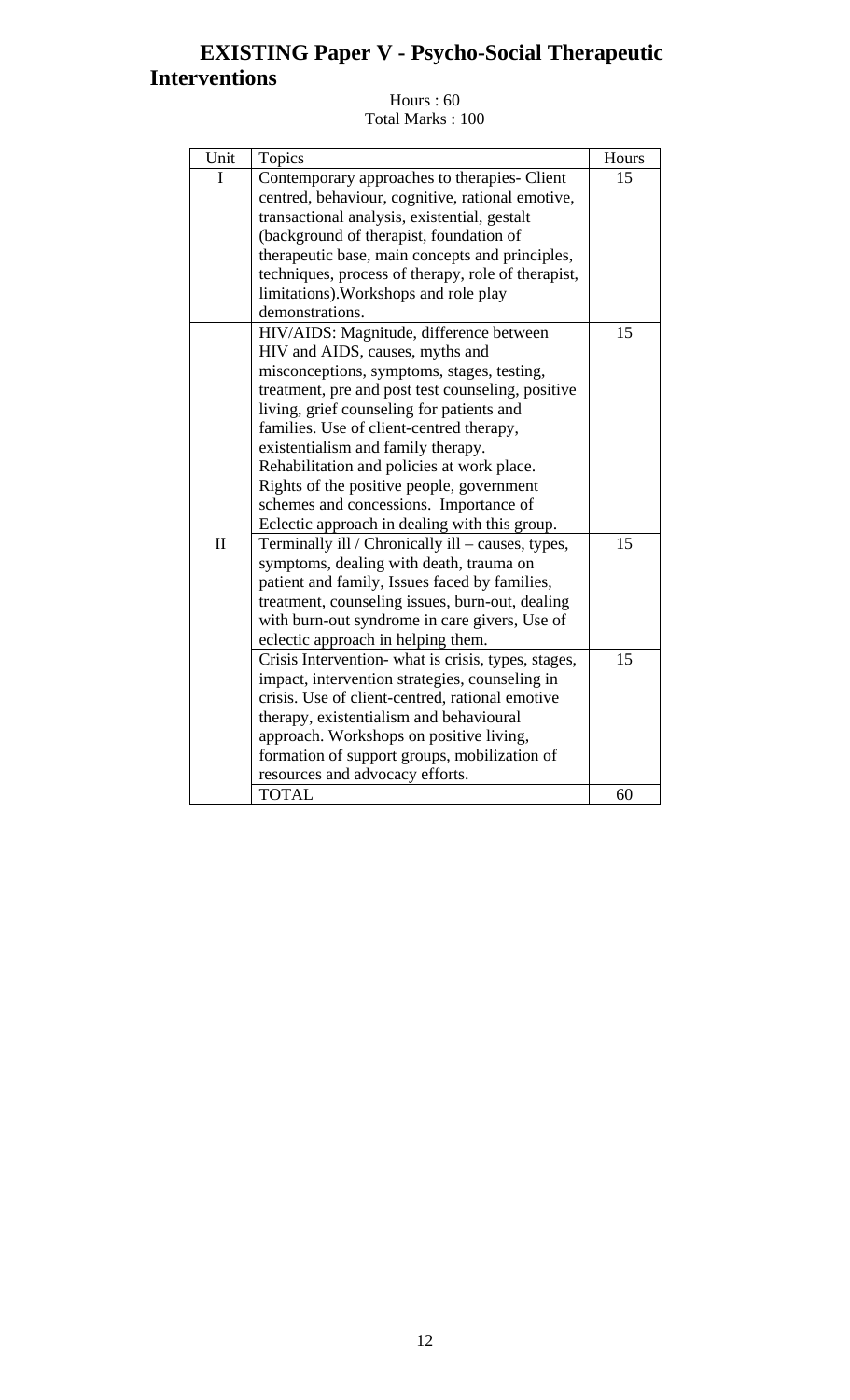### **AMEND Paper V - Psycho-Social Therapeutic Interventions**

Hours : 60

| Total Marks: 100 |  |  |
|------------------|--|--|
|------------------|--|--|

| Unit         | Topics                                              | Hours |
|--------------|-----------------------------------------------------|-------|
| I            | Contemporary approaches to therapies-               | 15    |
|              | Carkhuff model, Reality therapy, Client-            |       |
|              | centred, Behaviour, Rational Emotive                |       |
|              | Behavior therapy, Transactional Analysis,           |       |
|              | Existentialism, Gestalt therapy (background of      |       |
|              | therapist, foundation of therapeutic base, main     |       |
|              | concepts and principles, techniques, process of     |       |
|              | therapy, role of therapist,                         |       |
|              | limitations). Workshops and role play               |       |
|              | demonstrations.                                     |       |
|              | HIV/AIDS: Magnitude, Factors responsible            | 15    |
|              | for the rise in HIV/AIDS, difference between        |       |
|              | HIV and AIDS, causes, myths and                     |       |
|              | misconceptions, symptoms, stages, Impact of         |       |
|              | <b>HIV/AIDS</b> on the individual and family,       |       |
|              | testing, treatment, pre and post test counseling,   |       |
|              | positive living, grief counseling for patients and  |       |
|              | families. Rehabilitation and policies at work       |       |
|              | place. Rights of the positive people,               |       |
|              | government schemes and concessions.                 |       |
|              | Importance of eclectic approach in dealing with     |       |
|              | this group.                                         |       |
| $\mathbf{I}$ | Terminally ill / Chronically ill – concept of       | 15    |
|              | terminal and chronic illness, difference            |       |
|              | between chronic and terminal illness, causes,       |       |
|              | types, symptoms, dealing with death, trauma on      |       |
|              | patient and family, Terminal illness and            |       |
|              | children, Issues faced by families, 10 steps in     |       |
|              | breaking bad news, collusion, phases of grief,      |       |
|              | treatment, Grief and Bereavement,                   |       |
|              | Anticipatory grief, counseling issues, burn-        |       |
|              | out, dealing with burn-out syndrome in care         |       |
|              | givers, Kubler Ross's model of stages of grief,     |       |
|              | Use of teamwork approach in terminal                |       |
|              | illness.                                            |       |
|              | Crisis Intervention- what is crisis, types, stages, | 15    |
|              | impact, intervention strategies, counseling in      |       |
|              | crisis. Roberts 7 stage model of crisis             |       |
|              | intervention, formation of support groups,          |       |
|              | mobilization of resources and advocacy efforts.     |       |
|              | <b>TOTAL</b>                                        | 60    |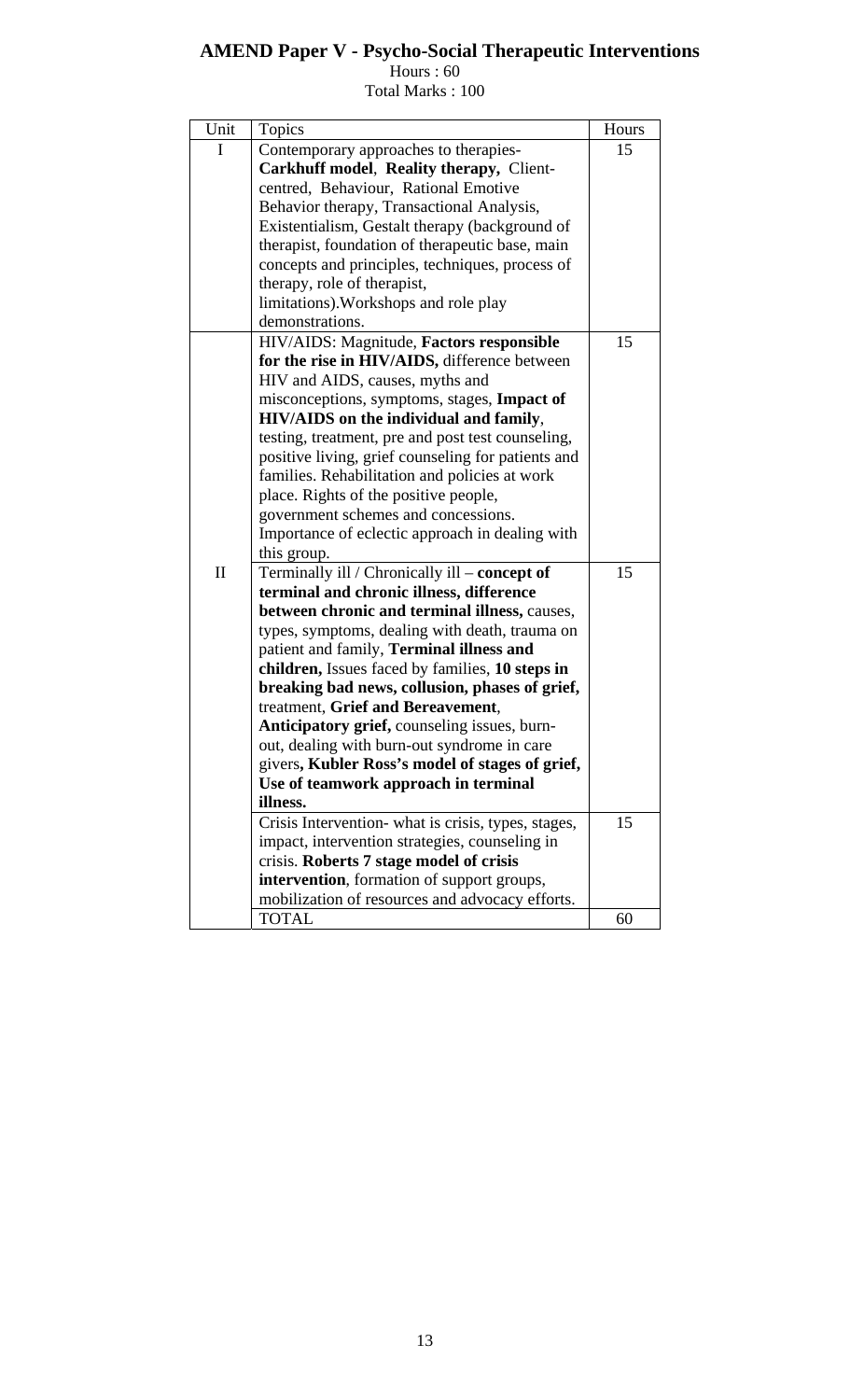| Hoff, L.A.       | People in Crises-Understanding and Helping   |
|------------------|----------------------------------------------|
| (1978)           | Addison Wesley Public Co, California.        |
| Glasser, W.      | Reality Therapy-A New Approach to Psychiatry |
| (1975)           | Harper and Row, New York.                    |
| <b>NACO</b>      | Handbook on HIV counseling                   |
| 2006             | 12-day training program. New Delhi           |
| Perls, F. et al. | <b>Gestalt Therapy</b>                       |
| (1980)           | Crown Publishers,                            |
| Street, E.       | Counselling for Family Problems              |
| (1994)           | Sage Publications, New Delhi.                |

## **EXISTING Paper VI - Psycho-Social Therapeutic Interventions II**

| Unit         | <b>Topics</b>                                      | Hours |
|--------------|----------------------------------------------------|-------|
| $\mathbf I$  | Women and Violence – Nature and Concept of         | 15    |
|              | violence, types, causes, abuse cycle, personality  |       |
|              | of abuser and abused, impact on family,            |       |
|              | communal violence on women, management,            |       |
|              | counseling and legal interventions.                |       |
|              | Disability – causes, types, needs, treatment,      | 15    |
|              | trauma care of patient and family, issues faced    |       |
|              | by family, counseling, rehabilitation. Rights of   |       |
|              | the disabled, legal provisions, government         |       |
|              | schemes and concessions related to disability      |       |
|              | groups.                                            |       |
| $\mathbf{I}$ | Adolescence crisis – Problems, Causes,             | 15    |
|              | Characteristics, Physiological and                 |       |
|              | psychological changes, Issues, skills in           |       |
|              | counselling adolescents. Eclectic approach.        |       |
|              |                                                    |       |
|              | Parenting- different styles and its impact on      | 15    |
|              | children, attitudes, effects of parenting on       |       |
|              | children, skills in parenting of children          |       |
|              | belonging to different age groups.                 |       |
|              |                                                    |       |
|              | Elderly: Development stage, Problems, Causes,      |       |
|              | Abuse, support systems, networking, Rights of      |       |
|              | the elderly, advocacy, counseling for and with     |       |
|              | the elderly, legal provisions.                     |       |
|              |                                                    |       |
|              | Workshops/Panel discussions on best practices      |       |
|              | in parenting, violence mitigation, rehabilitation, |       |
|              | geriatric care etc.                                |       |
|              | Total                                              | 60    |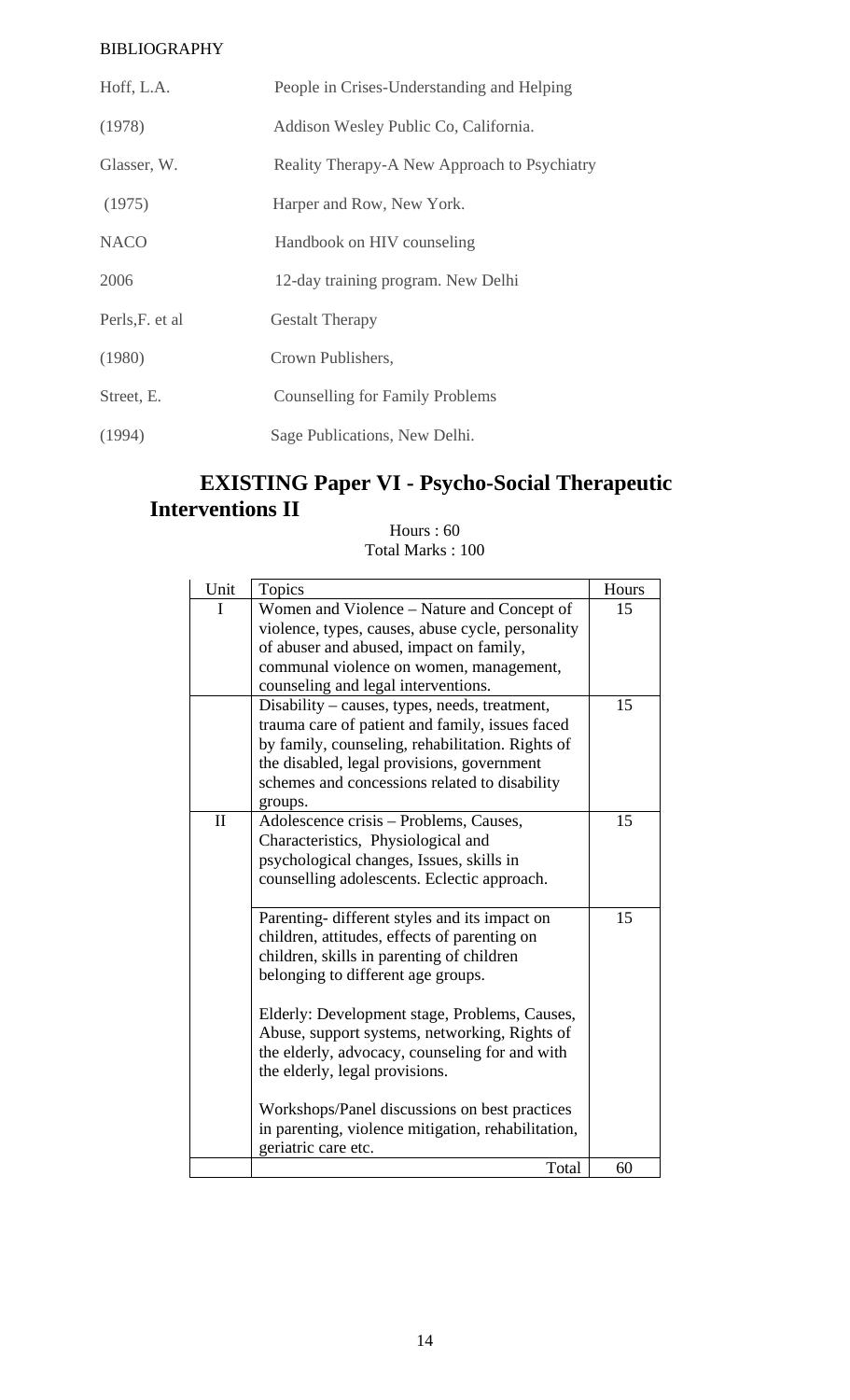## **AMEND Paper VI - Psycho-Social Therapeutic Interventions II**

| Unit         | <b>Topics</b>                                         | Hours |
|--------------|-------------------------------------------------------|-------|
| I            | Women and Violence - Nature and Concept of            | 15    |
|              | violence, types and <b>forms</b> of violence, causes, |       |
|              | abuse cycle, personality of abuser and abused,        |       |
|              | impact on family, communal violence on                |       |
|              | women, management, counseling and legal               |       |
|              | interventions, Domestic Violence Act                  |       |
|              | Disability – causes, types, needs, treatment,         | 15    |
|              | trauma care of patient and family, issues faced       |       |
|              | by family, counseling, rehabilitation. Rights of      |       |
|              | the disabled, legal provisions, government            |       |
|              | schemes and concessions related to disability         |       |
|              | groups, Persons with Disabilities Act                 |       |
| $\mathbf{I}$ | Adolescence crisis – Physiological and                | 15    |
|              | psychological changes, Problems, Causes,              |       |
|              | Characteristics, , Issues, skills in counselling      |       |
|              | adolescents. Eclectic approach.                       |       |
|              | Parenting- different styles and its impact on         | 15    |
|              | children, Mary Ainsworth's attachment                 |       |
|              | styles, attitudes, effects of parenting on            |       |
|              | children, skills in parenting of children             |       |
|              | belonging to different age groups.                    |       |
|              |                                                       |       |
|              | Elderly: Development stage, Problems, Causes,         |       |
|              | Abuse, support systems, networking, Rights of         |       |
|              | the elderly, advocacy, counseling for and with        |       |
|              | the elderly, legal provisions.                        |       |
|              | Total                                                 | 60    |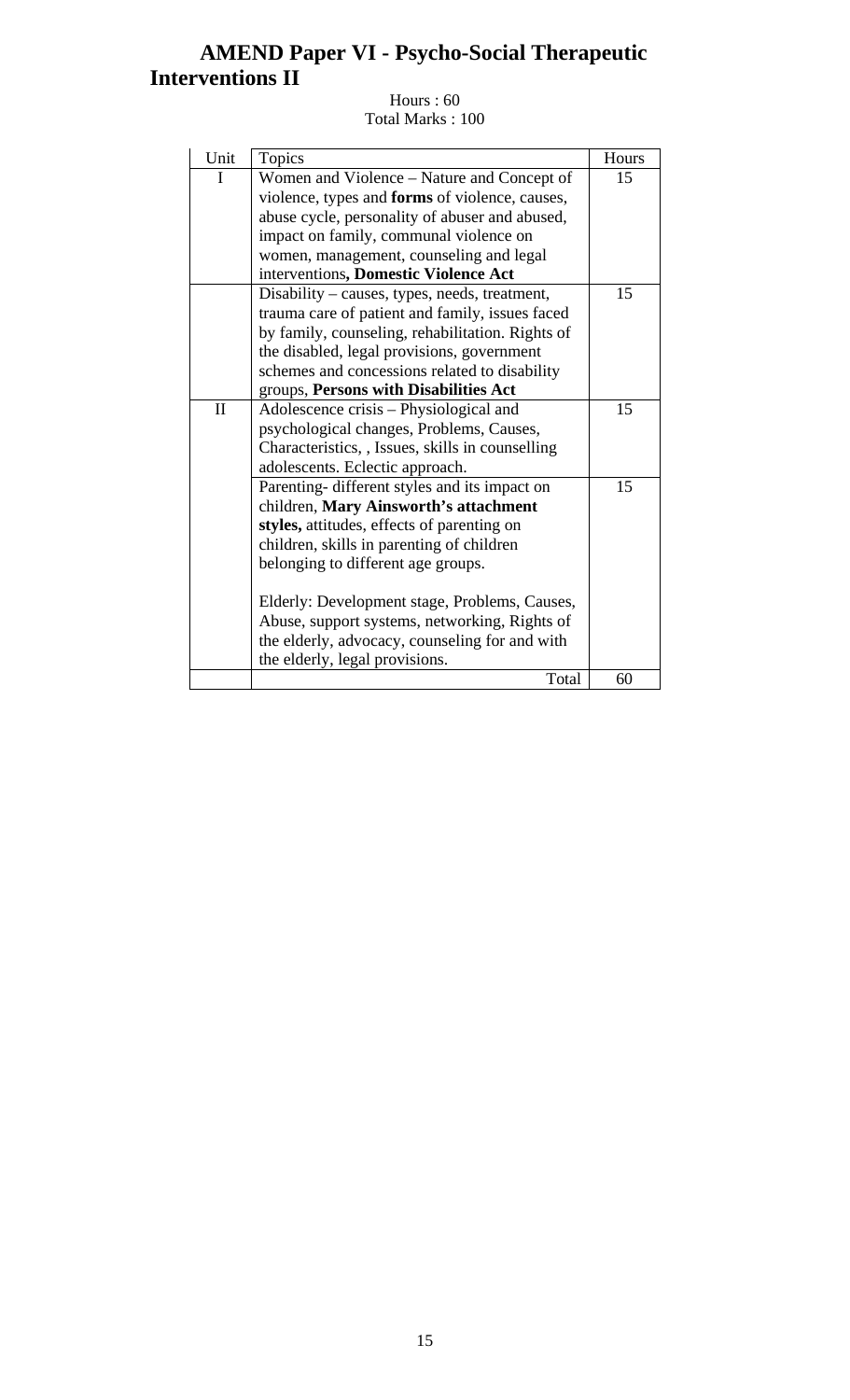| Ahuja, R.              | Violence Against Women                                   |
|------------------------|----------------------------------------------------------|
| (1998)                 | Rawat Publications, New Delhi.                           |
| Crawford, K &          | Social Work with Older People                            |
| Walker, J.(2004)       | Learning Matters, UK.                                    |
| Devi, U.K.             | Violence Against Women-Human Rights Perspective          |
| (2005)                 | Serials Publications, New Delhi.                         |
| Glasser, W.            | Reality Therapy-A New Approach to Psychiatry             |
| (1976)                 | Harper and Row, New York.                                |
| Hoff, L.A.             | People in Crises-Understanding and Helping               |
| (1978)                 | Addison Wesley Public Co, California.                    |
| Joshi, A.              | Older Persons in India                                   |
| (2006)                 | Sage Publications, New Delhi.                            |
| Kahol, Y.              | Violence Against Women                                   |
| (2002)                 | Reference Press, New Delhi.                              |
| Kudchedkar, S. &       | Violence Against Women                                   |
| Al-Issa, S.(ed) (1998) | Pencraft International, Delhi.                           |
| Marshall, M.           | Social Work with Old People                              |
| (1983)                 | Macmillan Press, London.                                 |
| Parry, G.              | Coping with Crises                                       |
| (1992)                 | BPS & Routledge Ltd, London.                             |
| Perls, F. et al        | <b>Gestalt Therapy</b>                                   |
| (1981)                 | Crown Publishers,                                        |
| Ramamurti, P.V. &      | Handbook of Indian Gerontology                           |
| & Jamuna, D. (2004)    | Serials Publications, New Delhi.                         |
| Schaefer, C.E.         | Innovative Interventions in Child and Adolescent Therapy |
| (1988)                 | John Stanley and Sons, New York.                         |
| Sehgal, M.&            | Marital Disputes and Counselling-Remedial Measures       |
| Shejung, N.(1997)      | APH Publishing, New Delhi.                               |
| Rice, P.F. $(9th$ ed)  | The Adolescent-Development, Relationships and Culture    |
| (1999)                 | Allyn and Bacon, London.                                 |
| Schneider, M.F.        | 25 of the Best Parenting Techniques Ever                 |
| (1997)                 | St. Martins Paperbacks, USA.                             |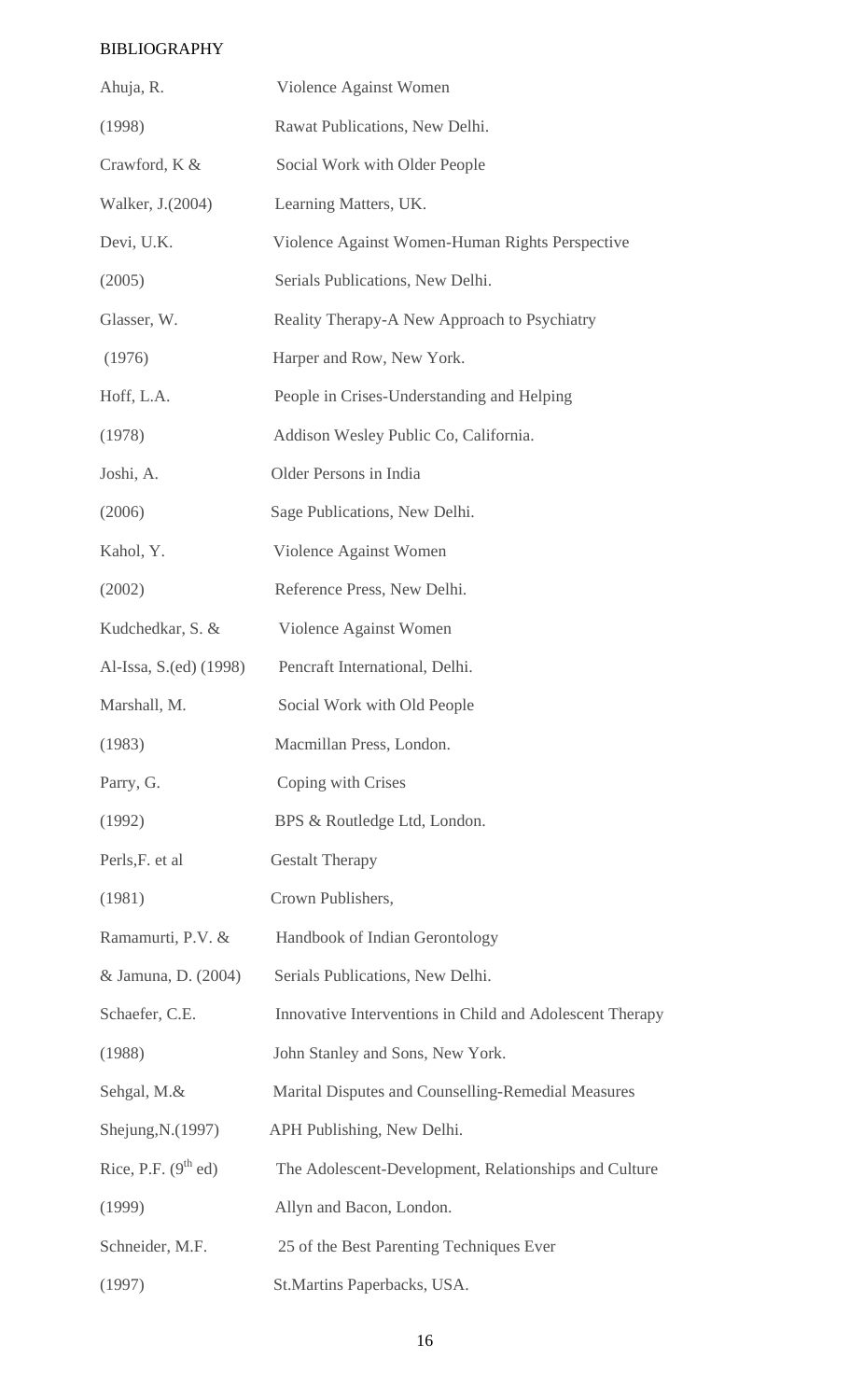| Kapur, M.     | Mental Health of Indian Children                             |
|---------------|--------------------------------------------------------------|
| (1995)        | Sage Publications, New Delhi.                                |
| Sommer, B.B.  | <b>Puberty and Adolescence</b>                               |
| (1978)        | Oxford University Press, New York.                           |
|               |                                                              |
| Whitfield, G. | Validating School Social Work: An evaluation of a Cognitive- |
| (1999)        | Behavioural Approach To Reduce School Violence-Research      |
|               | Social Work Practice Vol. 9(4) July1999.pp399-426.           |

**EXISTING Paper VII – Field Practicum** 

Hours : 120

Total Marks : 100

#### **Objective:**

- a. Integrate the theoretical inputs to practice.
- b. Provide an opportunity to students to use and sharpen the intervention skills.
- c. Help students to develop appropriate attitudes, values in their practice.
- d. Help students to gain an understating of the role of the professional counselor.

## **Criteria for field practicum:**

### • **Analytical Ability** 20 marks

Analyse the profile of the client system and the causes and the effects of the problem. Integrates various personality theories in understanding the client. Ability to identify appropriate therapies for addressing the disorders. Write diagnostic reports with the use of available research knowledge and findings.

#### • **Problem solving skills** 20 marks

To reflect skills of active listening, observing, questioning, case recording Developing rapport with the client system. Establishing working relationship with the client Mobilisation of resources Advocacy efforts at micro level

#### **Professional Development** 20 marks 20 marks 20 marks 20 marks 20 marks 20 marks 20 marks 20 marks 20 marks 20 marks 20 marks 20 marks 20 marks 20 marks 20 marks 20 marks 20 marks 20 marks 20 marks 20 marks 20 marks 20 mar

- o Discipline
- o Punctuality
- o Professional distance from client
- o Use of field instruction and theory

#### **Use of field instruction** 10 marks

- o Regularity in attending individual conferences.
- o Active participation in the conferences with questions and reflections.
- o Efforts put in carrying out suggestions given by the instructor
- o Gradual progress shown in handling tasks independently.

#### **Viva Voce Examination** 30 marks

The students will maintain a daily dairy and a process report of activities conducted in the field. They will also prepare a project report at the end of the field work which they will submit for assessment and viva-voce examinations on the above areas.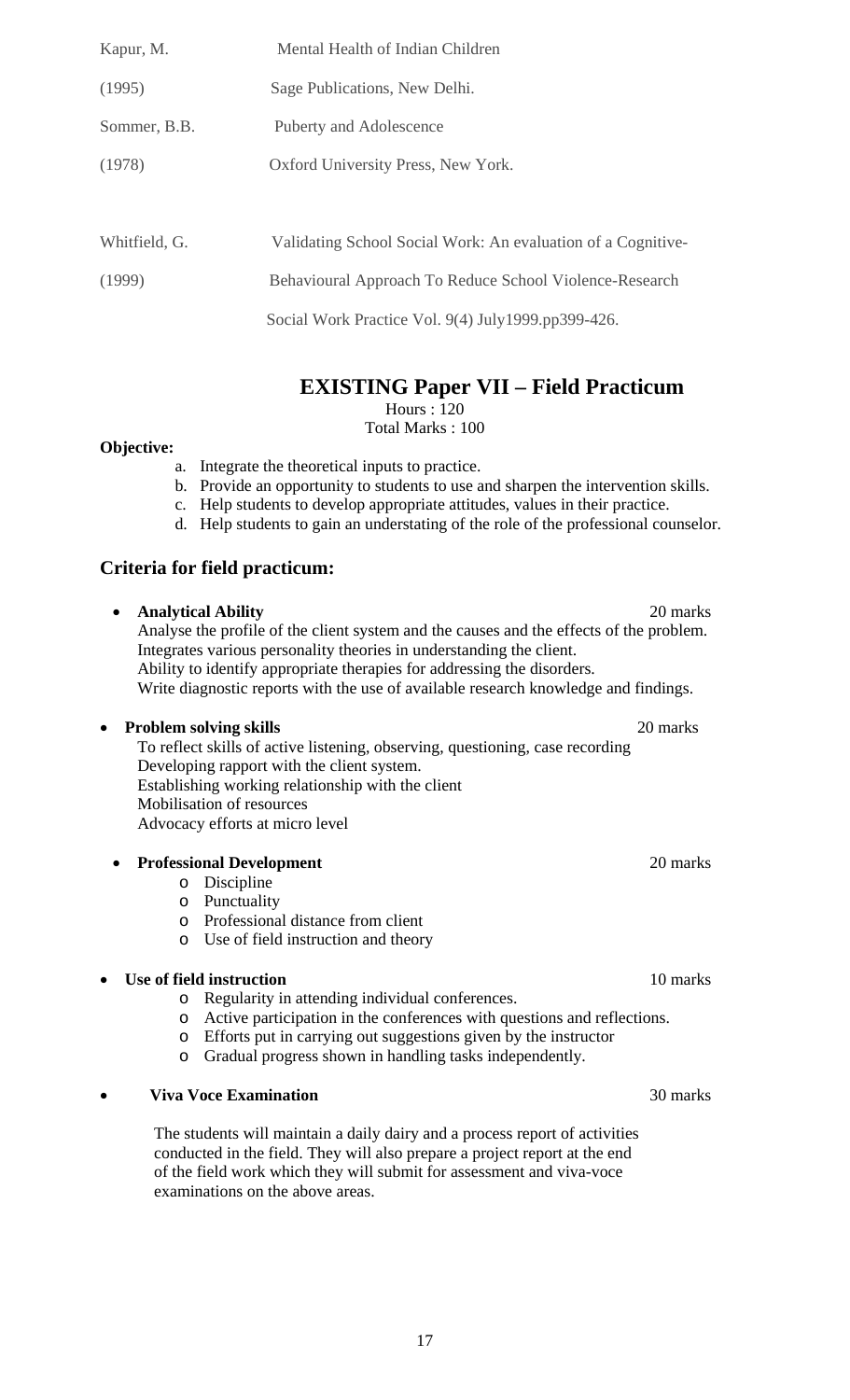- Tasks:
- i. Observation of cases or doing case work
- ii. Understanding clients profile, problem, situation.
- iii. Diagnosis formulation & planning of session.
- iv. Conducting therapy sessions.
- v. Recording of intake sheet and session recordings.
- vi. Discussion with course coordinator regarding session input and recordings.
- vii. Further therapy session with client.

#### **Placement Agencies :**

Manav Foundation, NAB, Observation home, Tata memorial hospital, Stree Mukti Sanghatana, Manav Seva Sangh, Sakhya, Child Guidance Clinics, Family Welfare Agencies, De-addiction Centres. Voluntary Testing and Counselling Centres of HIV/AIDS and Muskaan.

## **AMEND- Paper VII – Field Practicum**

**Hours : 40** 

Total Marks : 100

#### **Objective:**

a. Integrate the theoretical inputs to practice.

- b. Provide an opportunity to students to use and sharpen the intervention skills.
- c. Help students to develop appropriate attitudes, values in their practice. d. Help students to gain an understating of the role of the professional
- counselor.

#### **Criteria for field practicum:**

#### • **Analytical Ability** 20 marks

Analyse the profile of the client system and the causes and the effects of the problem. Integrates various personality theories in understanding the client. Ability to identify appropriate therapies for addressing the disorders. Write diagnostic reports with the use of available research knowledge and findings.

#### • **Problem solving skills** 20 marks

To reflect skills of active listening, observing, questioning, case recording Developing rapport with the client system. Establishing working relationship with the client Mobilisation of resources Advocacy efforts at micro level

#### **Professional Development** 20 marks

- o Discipline
- o Punctuality
- o Professional distance from client
- o Use of field instruction and theory

#### **Use of field instruction** 10 marks

- o Regularity in attending individual conferences.
- o Active participation in the conferences with questions and reflections.
- o Efforts put in carrying out suggestions given by the instructor
- o Gradual progress shown in handling tasks independently.